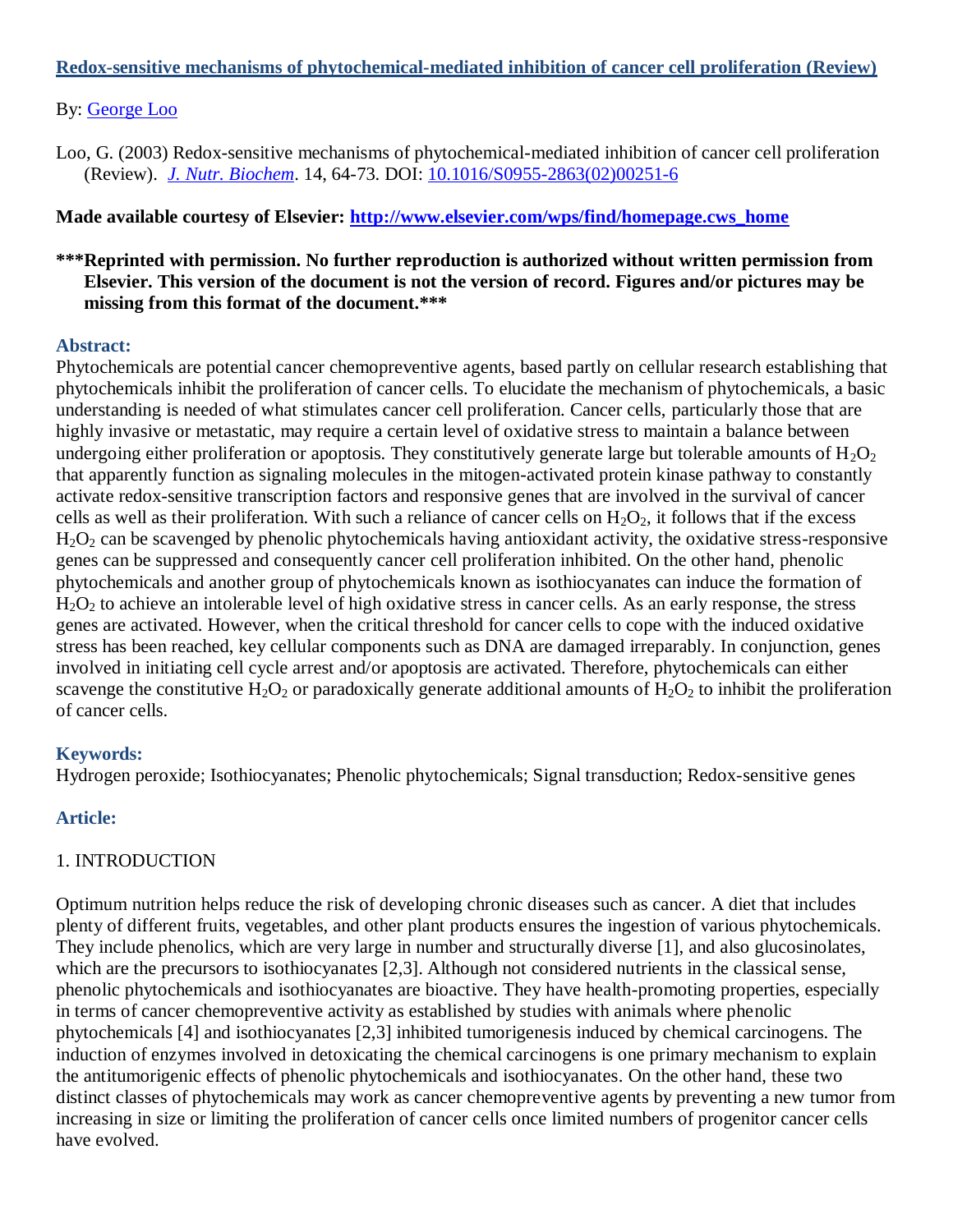At the cellular level, the molecular effects of phenolic phytochemicals and isothiocyanates in inhibiting the proliferation of cancer cells have become clearer over the past few years. To understand how these phytochemicals work within the context of this review, a basic understanding is needed of what stimulates cancer cell proliferation. Hydrogen peroxide (H2O2) has emerged as a pivotal molecule not only for cancer cell proliferation but also in determining the fate of cancer cells exposed to phenolic phytochemicals and isothiocyanates.  $H_2O_2$  either promotes or inhibits the proliferation of cancer cells, and the phytochemicals either scavenge or generate  $H_2O_2$ . Drawing from these lines, this review will focus heavily at first on the role of  $H_2O_2$ in overactivating signaling processes that subsequently enhance the expression of genes needed for the proliferation of cancer cells. Then, the potential of phenolic phytochemicals and isothiocynates to inhibit cancer cell proliferation by either decreasing or increasing the levels of H2O2 will be discussed. More specifically, the latter part of this review will conceptualize how phenolic phytochemicals and isothiocyanates modulate oxidative stress in cancer cells, thereby affecting signal transduction, activation of redox-sensitive transcription factors, and expression of specific genes that influence cell proliferation and cell death or apoptosis.

## 2. CONSTITUTIVE OXIDATIVE STRESS IN CANCER CELLS

Higher amounts of reactive oxygen species (ROS), but particularly hydrogen peroxide  $(H_2O_2)$ , are produced in some cancer cells. The cumulative production of  $H_2O_2$  in human melanoma, neuroblastoma, colon carcinoma, and ovarian carcinoma cell lines was comparable to that in phorbol ester-stimulated human blood neutrophils [5]. This H<sub>2</sub>O<sub>2</sub> production may have reflected initial greater generation of superoxide anion (O<sub>2</sub>-) either by the NADPH:O2 oxidoreductase system or from the mitochondrial electron transport chain, since  $H_2O_2$  can be formed from  $O_2$ - by the catalytic action of superoxide dismutase. To the contrary [5], the cancer cells appeared to lack NADPH:O2 oxidoreductase (cytochrome b559 undetectable), and electron transport inhibitors did not prevent the increased production of  $H_2O_2$ . Furthermore, the cancer cells did not produce  $O_2$ - in stoichiometric amounts to account for their higher production of H2O2, which led to the conclusion that the cancer cells produced large amounts of  $H_2O_2$  in a direct manner. However, the exact source or mechanism is unclear. The ability of cancer cells to produce large amounts of  $H_2O_2$  is evident once they evolve as a result of transformation, which was demonstrated by a study [6] where compared to parental NIH 3T3 cells, these same cells transformed with a Ras oncogene have greater rates of ROS production [6].

Because cancer cells constitutively produce high amounts of  $H_2O_2$ , the concept of "persistent oxidative stress in cancer" originated [7], which provides a plausible explanation for some of the abnormal characteristics of cancer cells. For example, compared to their control counterparts, various human tumor tissues contain higher levels of 8-hydroxy-2'-deoxyguanosine that is indicative of greater oxidative DNA damage, as previously summarized [7] and further corroborated [8]. These findings suggest that the higher amounts of  $H_2O_2$  increased the levels of hydroxyl radical (OH), which can be formed from  $H_2O_2$  in the presence of metal ions [9]. Intracellular iron  $(Fe^{++})$  is the metal involved in the oxidative damage to DNA caused by ROS [10]. Therefore, additional gene mutations may arise in the cancer cells, further explaining their characteristic genomic instability. Other biomolecules are damaged as well. Higher levels of proteins modified by the lipid peroxidation product, 4-hydroxy-2-nonenal, and by peroxynitrite (ONOO-), have been detected in carcinoma tissue compared to adenoma tissue [8].

Despite the relatively greater damage to key cellular components such as DNA, cancer cells tolerate the damage. That is, they do not undergo cell cycle arrest and/or apoptosis, which is often a consequence of the activation of p53 in response to DNA damage [11]. Instead, the cancer cells survive, and they continue to grow and proliferate as if the oxidative stress is actually conducive to their vitality. This notion suggests that the relatively large amounts of  $H_2O_2$  being produced by cancer cells have an important role in stimulating cancer cell proliferation, rather than the  $H_2O_2$  merely being a useless and cytotoxic product.

3. POTENTIAL FOR THE HIGHER CONSTITUTIVE  $H_2O_2$  PRODUCTION IN CANCER CELLS TO AUGMENT SIGNAL TRANSDUCTION, GENE ACTIVATION, AND CELLULAR PROLIFERATION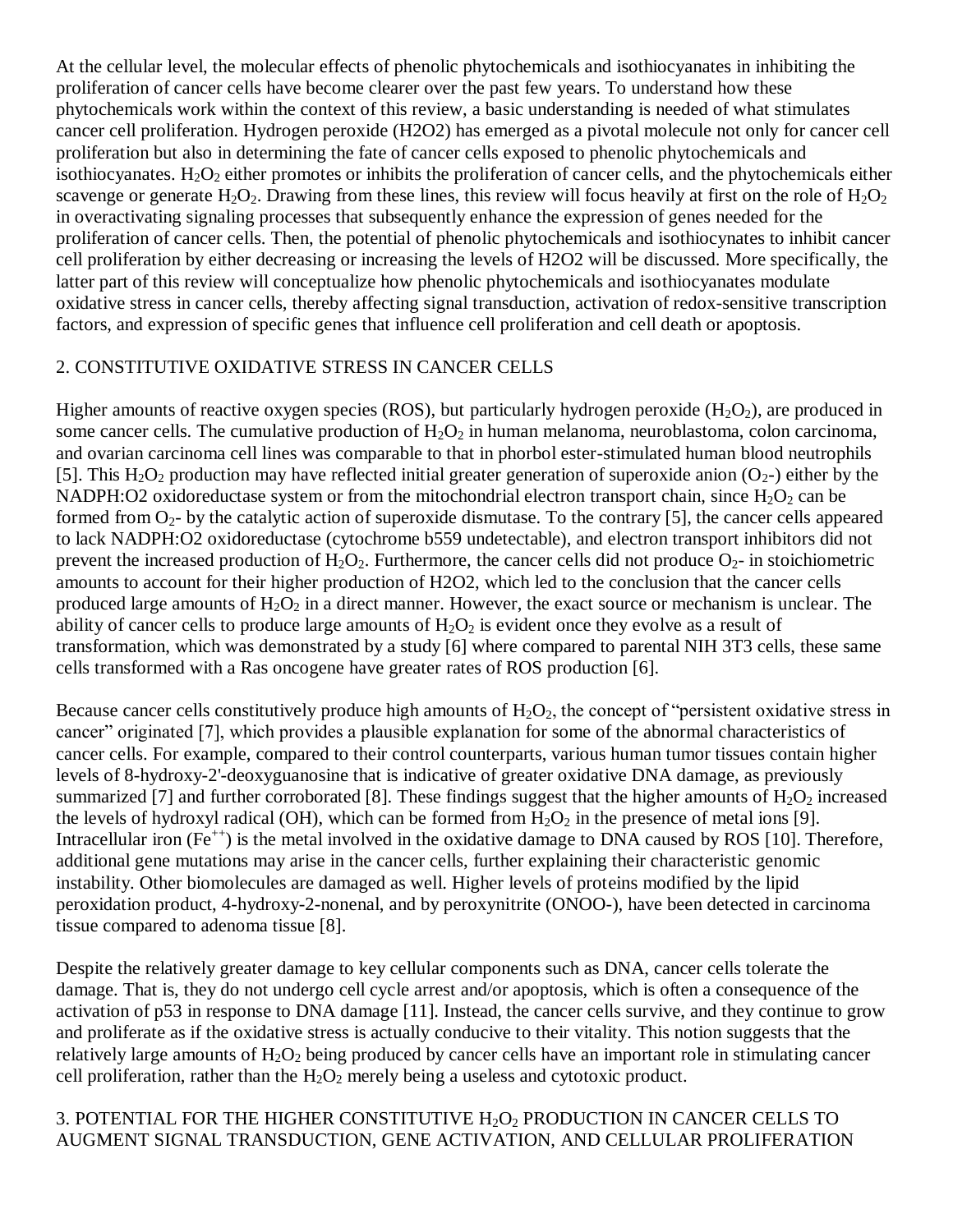Although originally thought to be a destructive molecule specifically when transformed into hydroxyl radical [9],  $H_2O_2$  is now widely recognized as being extremely important in signal transduction [12]. Hence, it is conceivable that the large amounts of  $H_2O_2$  produced in some cancer cells [5] are needed to mediate signaling events that lead to activation of redox-sensitive transcription factors and responsive genes that are involved in cancer cell growth, proliferation, and survival. To illustrate this concept, Figure 1 shows how the  $H_2O_2$  mediates signal transduction, leading eventually to the transcriptional activation of some representative genes, namely, cyclooxygenase-2 (COX-2), matrix metalloproteinases (MMP), and cyclin B1. In terms of their relevance, COX-2 expression is higher in cells from breast cancer tissue [13], colon cancer tissue [14], and cervical cancer tissue [15] when compared to cells from normal surrounding tissue. COX-2 protein is involved in the formation of prostaglandin E2, an eicosanoid that was recently shown to induce growth factor receptor phosphorylation and mitogenic signaling in colon cancer cells [16]. The family of MMP genes code proteins that facilitate tumor invasion and metastasis [17]. The cyclin B1 gene codes a protein that allows cell cycle progression through the G2/M-phase checkpoint so that mitosis occurs, and is overexpressed in some types of cancer, such as squamous cell carcinoma of the esophagus [18].

In describing the model (Figure 1) more explicitly, known and unknown cellular sources of  $H_2O_2$  are depicted,



Fig. 1. Putative role of hydrogen peroxide  $(H_2O_2)$  in the proliferation of cancer cells and potential impact of phenolic phytochemicals. Oxidative stress in cancer cells due to constitutive high production of tolerable amounts of  $H_2O_2$  overactivate the mitogen-activated protein kinase (MAPK) signaling pathway, resulting in constant activation of redox-sensitive transcription factors and responsive genes that promote cancer cell viability. Phenolic phytochemicals scavenge the H<sub>2</sub>O<sub>2</sub> or inhibit protein phosphorylation, thereby disrupting the flow of events leading to cell cycle progression and cancer cell proliferation. See text for further details.

but the largest contributor to the basal or constitutive oxidative stress in cancer cells has not been identified [5]. It is likely that a substantial amount of the  $H_2O_2$  is transformed into  $\cdot$ OH in the presence of metal ions. Perhaps by oxidizing key cysteinyl sulfhydryl groups of upstream protein kinases to activate them, or of protein tyrosine phosphatases to inactivate them [19], the constant stream of  $H_2O_2$  or  $\cdot$ OH keeps triggering the signaling events. Furthermore, although binding of mitogens such as epidermal growth factor (EGF) to its receptor (EGFR)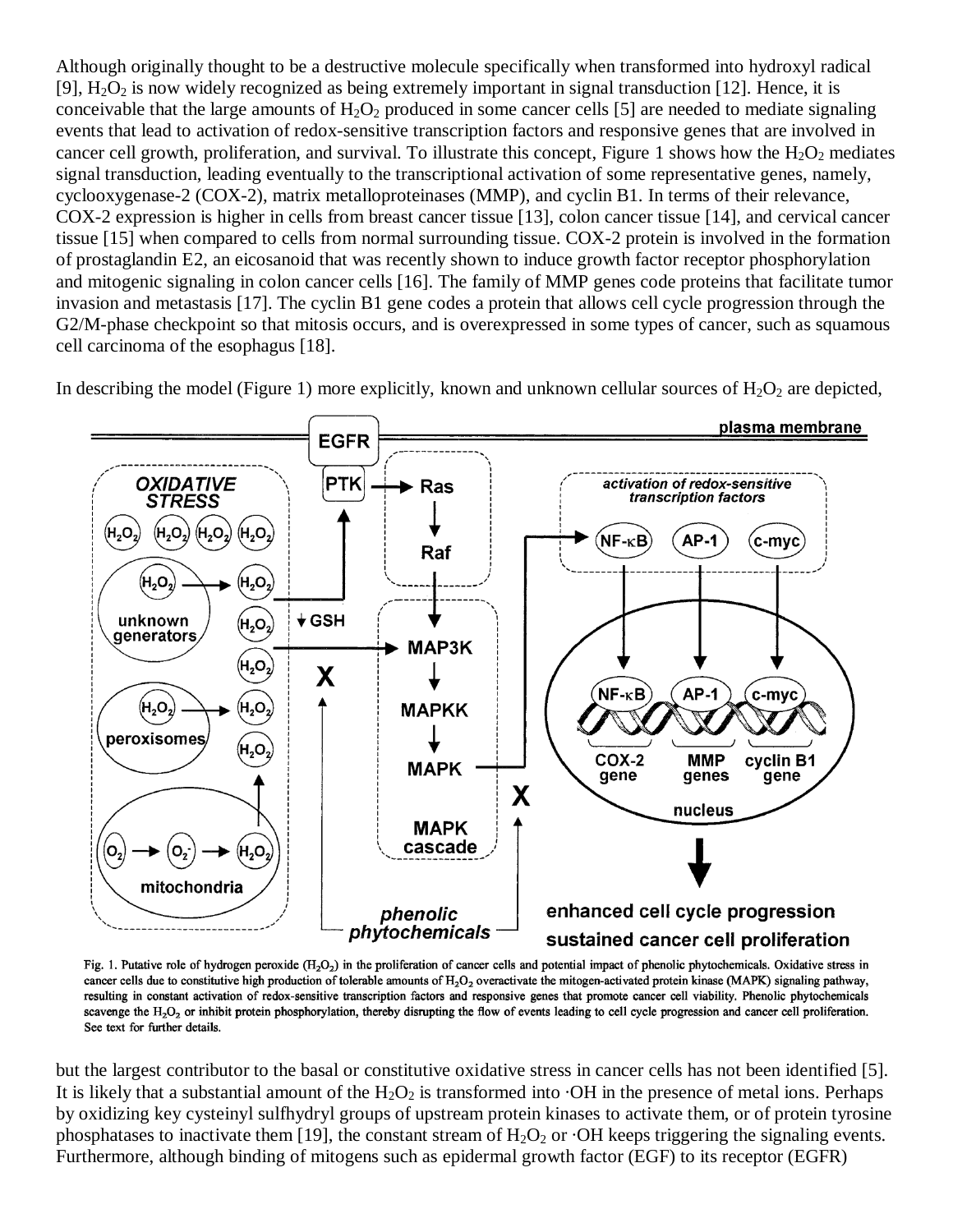produces  $H_2O_2$  [20], the large amounts of H2O2 constitutively generated by cancer cells increases protein tyrosine kinase (PTK)-mediated phosphorylation or activation of EGFR. Indeed, it is known that  $H_2O_2$  induces phosphorylation of EGFR [21]. This effect on EGFR was inhibited by N-acetylcysteine (NAC), which can bolster intracellular levels of glutathione (GSH). Thus, it seems that the thiol redox status may regulate EGFR phosphorylation. That is, with oxidation of GSH by  $H_2O_2$  in cancer cells, the lowered concentrations of GSH allow activation of the initial signaling events. Consistent with this notion, oxidative stress that was induced by depleting intracellular GSH with N-ethylmaleimide resulted in the accumulation of  $H_2O_2$  and phosphorylation of EGFR [22]. Since catalase and antioxidants prevented these effects, it was concluded that depletion of GSH occurred initially, followed by  $H_2O_2$  accumulation and then EGFR phosphorylation.

Next, according to the model (Figure 1), EGFR activation initiates the Ras signaling cascade that in turn activates the MAPK cascade. Thus, the high amounts of H2O2 in cancer cells either directly or through PTK-EGFR-Ras overactivates MAPK, i.e., one or more of its three family members: extracellular signal-regulated kinases (ERK), stress-activated protein kinases (SAPK) that are also referred to as c-Jun N-terminal kinases (JNK), and p38 mitogen-activated protein kinases (p38 MAPK). In support of this scheme, exposing pancreatic acinar cells to  $H_2O_2$  activated all three MAPK [23]. The MAPK activation may have been due to depletion of GSH because the effects of  $H_2O_2$  were prevented by NAC. Interestingly, MAPK activation is increased in tumor tissue, such as papillary thyroid carcinomas [24], compared to normal adjacent tissue. Because the PTK-Ras-MAPK sequence of events is active in human tumors, this signaling region is a potential target for cancer chemotherapy [25].

Finally, according to the model (Figure 1), the overactivated MAPK overactivates transcription factors including nuclear factor-kappa B (NF-κB) and activator protein-1 (AP-1), which are redox-sensitive [26,27]. NF-KB and AP-1 are required to maintain the phenotype of transformed cells [28,29]. They also are associated with the stimulation of cancer cell proliferation. For example, human androgen-independent DU145 prostate cancer cells have a higher rate of proliferation than androgen-dependent LNCaP prostate cancer cells [30]. The former in contrast to the latter cells expressed activated NF-ΚB and AP-1 constitutively.

Regarding transcription, NF-KB can activate cancer-relevant genes, such as the COX-2 gene, that is known to have a regulatory DNA sequence in its promoter that binds NF-κB. Consistent with the sequential signaling steps, activated JNK, p38 MAPK, and NF-κB have been detected immunohistochemically in human colon adenomatous polyps [31]. Cellular localization of the activated NF-κB coincided with that of COX-2. Additionally, NF-κB regulated COX-2 gene expression, as well as cellular proliferation, in human gastric cancer AGS cells [32]. However, other redox-sensitive transcription factors such as AP-1 can also mediate COX- 2 gene expression [33].

NF-κB is constitutively activated in cancer cells, such as in Hs294T melanoma cells that can be explained partly by their expression of a NF-κB-inducing kinase/MAPK pathway [34]. Cancer cells with greater metastatic capability have greater NF-κB levels. There is higher constitutive expression of NF-κB in highly invasive MDA-MB-231 human breast cancer cells than minimally invasive MCF-7 human breast cancer cells [35]. Apparently, NF-κB activity is critical for cancer cell viability. Inhibiting NF-κB in mouse adenocarcinoma CSML-100 cells led to apoptosis [36].

In considering AP-1 (c jun/c-fos) as a transcription factor, it is involved in allowing malignant cancer cells to invade and metastasize by activating MMP genes. Various members of the MMP gene family have AP-1 binding elements in their promoter regions [17], which helps explain why AP-1 via MAPK signaling is involved in activating the MMP-9 collagenase gene [37]. Another redox-sensitive transcription of great importance is c-myc, a proto-oncoprotein that targets multiple genes including those that stimulate cancer cell proliferation [38]. Recently, serial analysis of gene expression (SAGE) revealed that the cell cycle control gene cyclin B1, which is overexpressed during carcinogenesis [39], is a direct target of c-myc [40].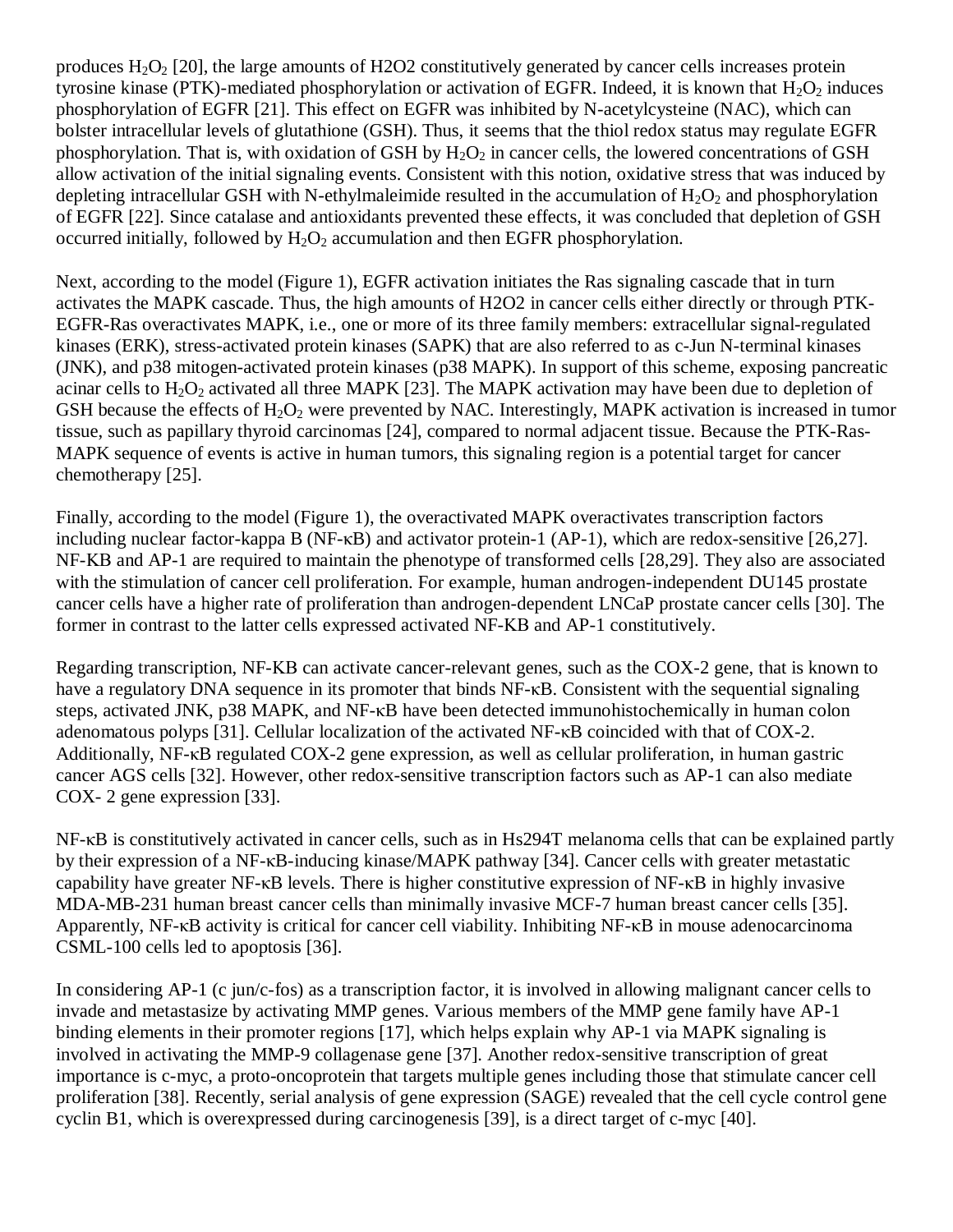Therefore, according to the overall scheme of events,  $H_2O_2$  has a pivotal role in functioning as a proliferator of cancer cells, whose greater energy metabolism ensures a large continuous supply of  $H_2O_2$  for this purpose. But, can the very molecule that permits cancer cells to thrive also cause their demise?

#### 4. RESPONSE OF CANCER CELLS TO ADDITIONAL OXIDATIVE STRESS

While the constitutive high production of  $H_2O_2$  in some cancer cells appears to promote their proliferation, additional amounts of  $H_2O_2$  above a certain threshold cause cell cycle arrest and/or apoptosis. Depending on the H<sub>2</sub>O<sub>2</sub> concentrations, there are different effects on MAPK activation. Which specific MAPK is activated may control the cellular response. When U937 human leukemic cells were exposed to low concentrations of exogenous  $H_2O_2$  (20 µM), there was increased phosphorylation or activation of p38 MAPK that subsequently resulted in cell cycle arrest [41]. These effects by  $H_2O_2$  were prevented by NAC, suggesting that GSH depletion triggered the p38 MAPK phosphorylation. JNK was unaffected, and apoptosis did not happen. The p38 MAPK activation appeared to prevent apoptosis, since inhibition of p38 MAPK with a specific chemical inhibitor permitted the cells to undergo apoptosis. Thus, p38 MAPK activation was needed for survival of the U937 cells exposed to relatively low concentrations of exogenous  $H_2O_2$ . In contrast, exposing U937 cells to 1 mM  $H_2O_2$ activated JNK and upstream MAPKK that resulted in apoptosis [42]. However, pretreatment of the cells with 50  $\mu$ M H<sub>2</sub>O<sub>2</sub>, which did not activate JNK, prevented activation of JNK by 1 mM H<sub>2</sub>O<sub>2</sub>. Therefore, pretreatment of the cells with a low dose of  $H_2O_2$  blocked activation of JNK induced by a high dose of  $H_2O_2$ . These findings suggested that JNK is involved in initiating apoptosis. Consistent with this suggestion, exposing HT-29 colon cancer cells to  $H_2O_2$  led to activation of ERK, JNK, and p38 MAPK and subsequently caused apoptosis [43]. But, JNK was involved in triggering the apoptosis since a specific chemical inhibitor of JNK prevented the apoptosis. Thus, to what extent the three MAPK are increased by endogenous and/or exogenous  $H_2O_2$  might determine whether cancer cells proliferate, undergo cell cycle arrest, or die by apoptosis.

The persistent oxidative stress in cancer cells apparently sensitizes them to the stress or apoptotic effects of anticancer drugs, which often generate ROS. That is, compared to normal cells, cancer cells are more susceptible to being killed by anticancer drugs because the cancer cells are already near a threshold for tolerating ROS. It is known that NIH 3T3 cells transformed with the Ras oncogene are more sensitive to oxidative stress and genotoxins such as cisplatin [6], which was concluded to be due to potentiation of the JNK/p38 MAPK pathways. The cis-platin increased ROS production where both mitochondria and NADPH oxidases were implicated. Possibly because of similar reasons, cancer cells are more sensitive to killing by phytochemicals as will be discussed below.

In reflecting back on the first four sections of this review,  $H_2O_2$  either stimulates or inhibits the proliferation of cancer cells depending on the concentrations of  $H_2O_2$  present. Accordingly, modulating the concentrations of  $H<sub>2</sub>O<sub>2</sub>$  in cancer cells could be a means to control their proliferative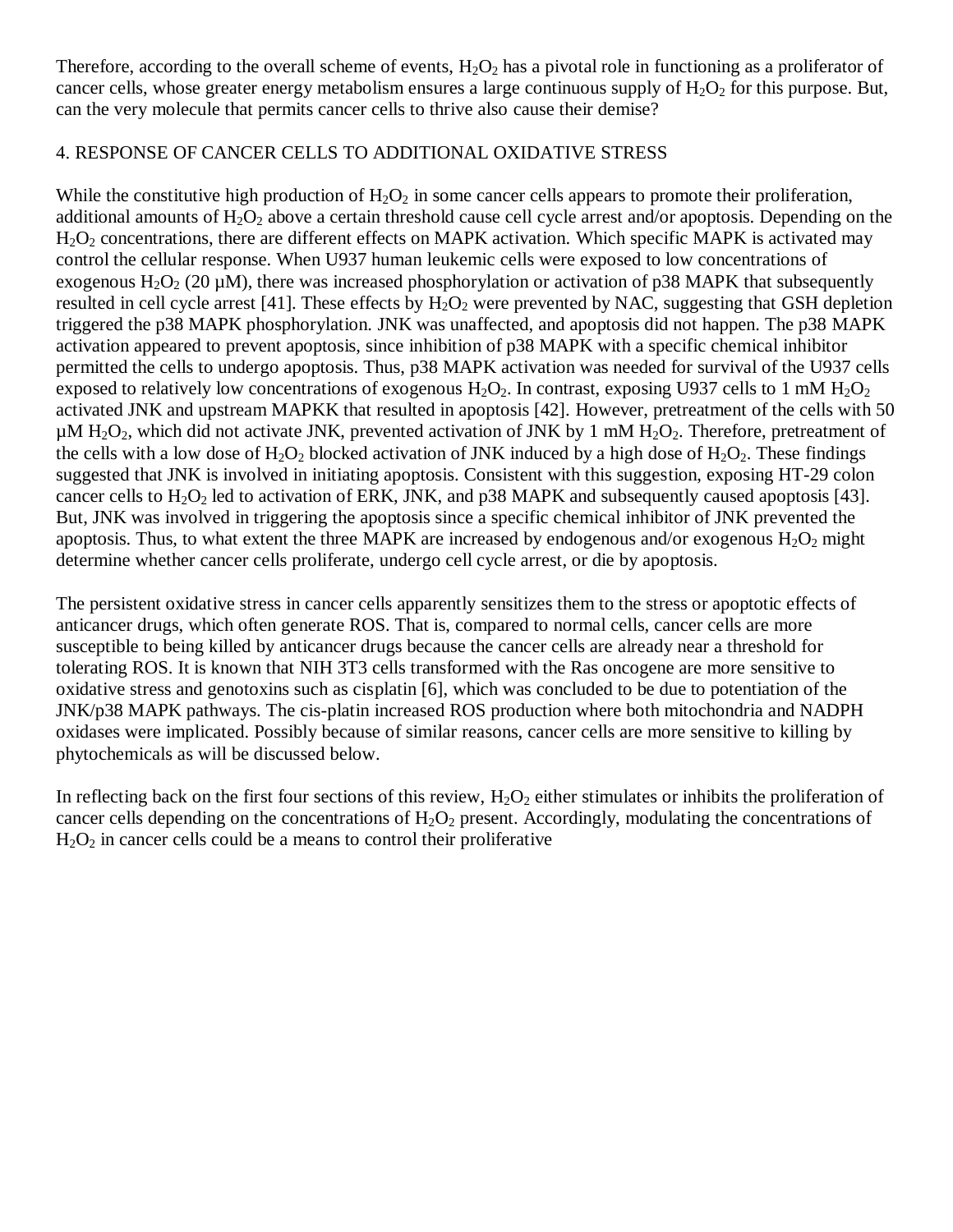

Fig. 2. Concept of how phenolic phytochemicals and isothiocyanates inhibit cancer cell proliferation by inducing the formation of intolerable amounts of reactive oxygen species (ROS). ROS cause irreparable DNA damage as well as activation of stress/survival/death genes that result in cell cycle arrest and/or apoptosis. See text for further details.

activity. How certain phytochemicals modulate the levels of  $H_2O_2$  to control cancer cell proliferation will be considered next as the highlight of this review.

## 5. SIGNIFICANCE OF ROS IN THE INHIBITION OF CANCER CELL PROLIFERATION BY PHENOLIC PHYTOCHEMICALS AND ISOTHIOCYANATES

In theory, the apparent reliance of cancer cells on the basal  $H_2O_2$ -induced oxidative stress for their vitality provides a logical approach to inhibit their proliferation with antioxidants that scavenge  $H_2O_2$ . That is, if the  $H_2O_2$ functions as a secondary messenger in triggering signaling events leading to the activation of cancer cell proliferation genes, then scavenging the  $H_2O_2$  and/or inhibiting protein phosphorylation with phenolic phytochemicals having antioxidant activity should short-circuit the signaling events (as Figure 1 lastly shows) and eventually inhibit cancer cell proliferation.

On the other hand, it turns out that phytochemicals can paradoxically induce oxidative stress to extents that are growth-inhibitory or lethal to cancer cells. From this perspective, Figure 2 conceptualizes how phytochemicals such as phenolic phytochemicals and isothiocyanates inhibit cancer cell proliferation by inducing intolerable oxidative stress in cancer cells or inducing oxidative stress above and beyond that already present under basal conditions. In any event, the intolerable amounts of ROS cause oxidative damage to DNA in conjunction with activation of the MAPK cascade and in turn of growth arrest and DNA damage— inducible genes (such as GADD45 and GADD153), as well as genes that are involved in initiating cell cycle arrest (such as WAF-1), and apoptosis (such as BAX). How phenolic phytochemicals mediate these processes will be considered first, followed by what isothiocyanates do.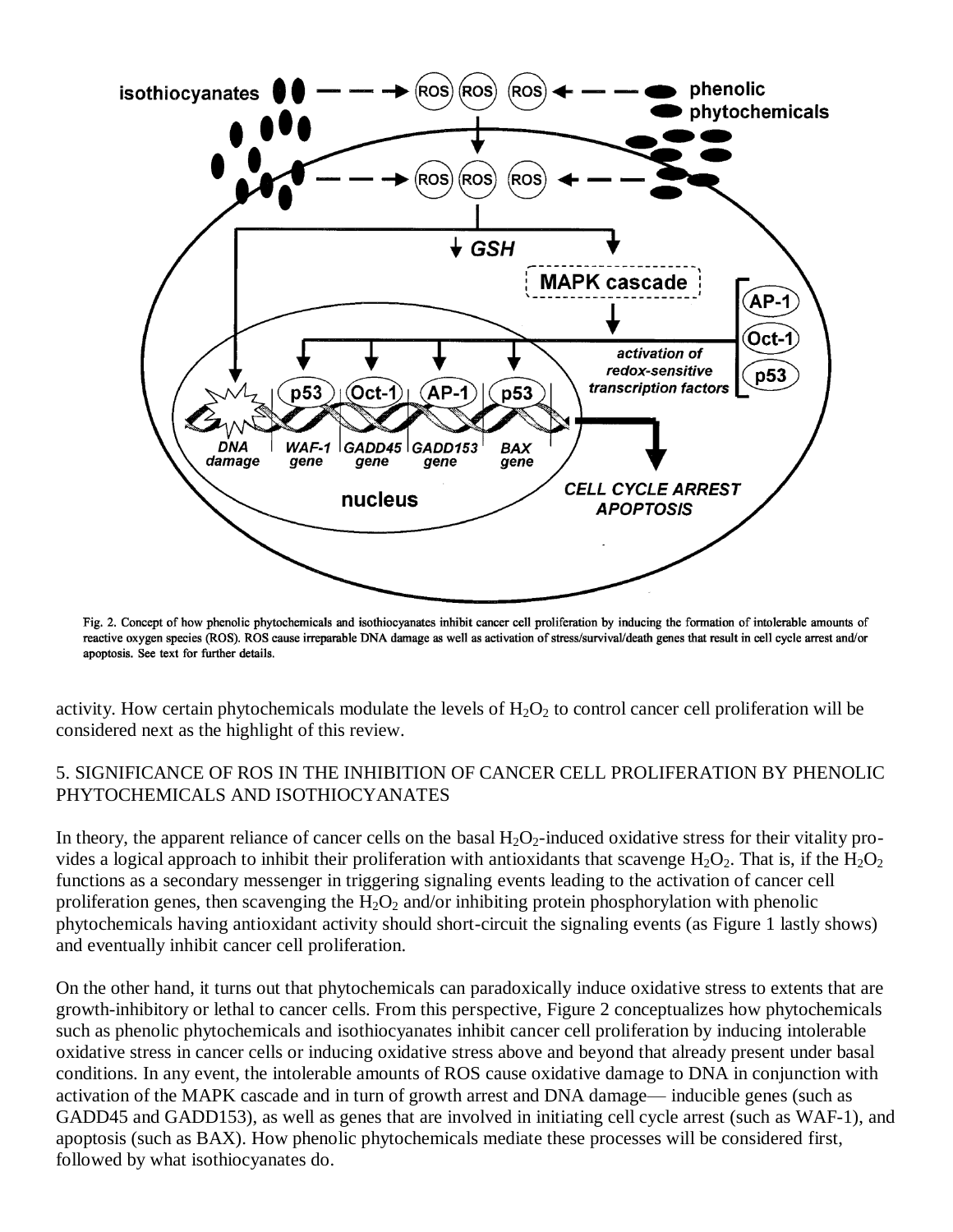### *5.1. How phenolic phytochemicals inhibit cancer cell proliferation*

A recognized property of phenolic phytochemicals is that they have antioxidant activity [1], which is primarily attributable to the phenolic hydroxyl groups being able to furnish hydrogen atoms in scavenging ROS. The idea has been developed above that  $H_2O_2$ , or the reaction product  $\cdot$ OH, is essential for signal transduction and activation of specific genes that promote cancer cell proliferation. As such, scavenging these ROS with phenolic phytochemicals should inhibit these cellular processes and thus cancer cell proliferation.

Phenolic phytochemicals can inhibit the effects of  $H_2O_2$  on MAPK signaling events and activation of redoxsensitive transcription factors, such as NF-κB and AP-1. In some recent examples of studies, the tea phenolic, epigallocatechin gallate (EGCG), inhibited MAPK activation that was induced in human epidermal keratinocytes by exposing the cells to ultraviolet (UV-B) radiation [44]. The UV-B caused the intracellular formation of  $H_2O_2$  and increased the phosphorylation of ERK, JNK, and p38 MAPK. Because the standard antioxidant, ascorbate, also inhibited the effects of UV-B, it was concluded that EGCG inhibited the UV-Binduced activation of the MAPK by scavenging the  $H_2O_2$ . Resveratrol, a phenolic present at high amounts in grapes, prevented NF-κB activation that was induced by tumor necrosis factor (TNF) in U-937 cells, Jurkat cells, HeLa cells, and H4 glioma cells [45]. TNF also stimulated the formation of ROS and activation of MAPKK and downstream JNK, but these effects were inhibited by resveratrol. Additionally, resveratrol prevented NF-κB activation induced by phorbol myristate acetate (PMA), lipopolysaccharide, okadaic acid, ceramide, and most importantly,  $H_2O_2$ .

Resveratrol had similar effects on events leading to transcription factor activation, as with the case of AP-1 [46]. Exposing HeLa cells to either PMA or ultraviolet (UV-C) radiation increased transcription of a reporter gene construct containing AP-1 response elements. Pre-treating the cells with resveratrol decreased the transcriptional activation of the construct. Reseveratrol pre-treatment also inhibited activation of ERK, JNK, p38 MAPK caused by PMA and UV-C. In linking these findings, overexpression of dominant-negative mutants of the MAPK in the cells attenuated AP-1 activation induced by PMA and UV-C. The effects of resveratrol were suggested to involve inhibition of both protein tyrosine kinases and protein kinase C, because selective inhibitors of these enzymes inhibited MAPK and AP-1 activation.

Therefore, such studies [44-46] suggest that phenolic phytochemicals can scavenge the constitutively high amounts of  $H_2O_2$  in cancer cells, thereby blocking MAPK signaling, activation of NF- $\kappa$ B and AP-1, and ultimately the expression of responsive genes that stimulate cancer cell proliferation. Because the sustained activation of NF-κB and AP-1 in cancer cells maintains a phenotype favoring their proliferation [28,29], suppressing the activity of these transcription factors with phenolic phytochemicals would be expected to thwart the ability of cancer cells to thrive.

Numerous studies have established that phenolic phytochemicals inhibit the proliferation of cancer cells by inducing cell cycle arrest and/or apoptosis, which might be due to scavenging by the phenolic phytochemicals of  $H_2O_2$  or other ROS needed by cancer cells for their vitality or viability. For example, the phenolic phytochemical, apigenin, induced growth inhibition of human anaplastic thyroid carcinoma cells that was later followed by apoptosis [47]. There was inhibition of EGFR tyrosine autophosphorylation and downstream phosphorylation of MAPK. Thus, in exerting its effects, apigenin may have directly inhibited the protein phosphorylation, or alternatively, scavenged  $H_2O_2$  that activates the protein kinases. Resveratrol induced G1phase cell cycle arrest in human epidermoid carcinoma A431 cells [48]. There was decreased protein expression of cyclins and cyclin-dependent kinases (CDK) along with reduced CDK activity that normally mediate cell cycle progression. Consequently, expression of the CDK inhibitor, p21, increased so that apoptosis was the end result. It has been suggested that resveratrol induces apoptosis via JNK activation that leads to phosphorylation and hence activation of p53 [49], which is a transcription factor that activates the Waf-1 gene, which codes for p21, or the BAX gene, whose translated product is known to promote apoptosis. Other phenolic phytochemicals such as quercetin and genistein induced apoptosis in pancreatic carcinoma cells, where mitochondrial depolarization, cytochrome c release, and caspase activation were early apoptotic events [50]. Therefore, since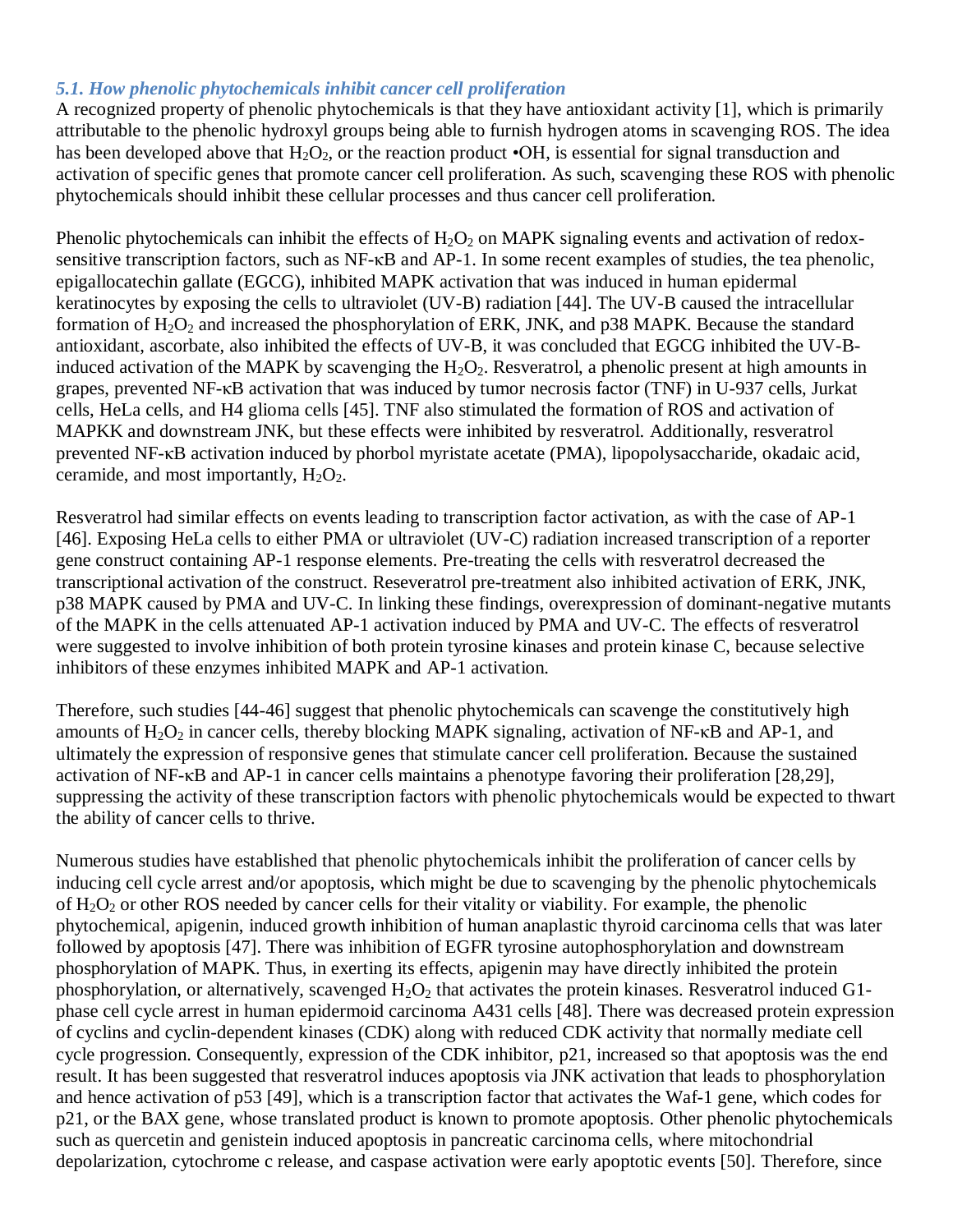the phenolic phytochemicals have antioxidant activity, it is logical to think that they induced cell cycle arrest and apoptosis in cancer cells by scavenging  $H_2O_2$ , thereby depriving them of an essential molecule needed for their existence.

On the other hand, it can be questioned whether phenolicphytochemicals use their antioxidant properties to inhibitthe proliferation of cancer cells. Although phenolic phytochemicals unequivocally have antioxidant activity [1], they can paradoxically have prooxidant activity under certain experimental conditions. That is, some are able to generate ROS. EGCG, quercetin, and gallic acid each generated  $H_2O_2$  in time- and concentration-dependent manners when added to cell culture media [51]. Thus, treating cultured cancer cells with these and possibly other phenolic phytochemicals can result in substantial extracellular production of  $H_2O_2$  that can diffuse into the cells and cause stressful or cytotoxic effects. Regarding cellular stress, treating MCF-7 human mammary carcinoma cells with 15 µM quercetin for 24 hr induced transcriptional activation, via the antioxidant response element, of the NAD(P)H:quinone oxidoreductase gene [52], which has an important role in phase II detoxification. However, apoptosis occurred in Ha-ras gene-transformed human bronchial epithelial cells after being treated with 25 µM of EGCG or related tea catechins for 24 hr [53]. Death of the cells was attributed to  $H_2O_2$  because the catechins induced formation of  $H_2O_2$  and the apoptosis was prevented by catalase. Consistent with the view that  $H_2O_2$  was involved, the tea catechins decreased c jun protein phosphorylation, which would be expected to lower AP-1 activity needed to transcriptionally activate some genes that promote cancer cell viability. The apoptosis induced by EGCG in human oral squamous carcinoma cells [54] was also concluded to be due to the generation of  $H_2O_2$  in the cell culture medium. Incidentally, the ability of a non-lethal dose of EGCG to increase MAPK-dependent COX-2 gene expression in RAW-264.7 macrophages [55] could be explained by the formation of additional tolerable amounts of  $H_2O_2$  by EGCG.

The induction of intolerable amounts of ROS in cancer cells by phenolic phytochemicals initiates apoptosis through MAPK activation. This is similar to what has been found with other inducers of apoptosis. For example, exposing U-937 promonocytic cells to the toxic heavy metal, cadmium, resulted in the accumulation of  $H_2O_2$  and also phosphorylation of p38 MAPK, followed by apoptosis [56]. Tea catechins including EGCG activated MAPK before initiating caspase-mediated apoptosis [57]. Resveratrol induced apoptosis in thyroid carcinoma cell lines [58]. There were increases in p53 protein, which was mediated by the Ras/ MAPK kinase/MAPK pathway.

The induction of apoptosis in cancer cells by some phenolic phytochemicals such as EGCG may be related to oxidative damage to DNA. EGCG [59], as well as curcumin [60], induced single-strand breaks in DNA of Jurkat T- lymphocytes. EGCG increased the formation of  $H_2O_2$  in the cell culture media but curcumin did not [60], suggesting that curcumin was taken up by the cells and then induced the formation of ROS intracellularly. If such oxidative DNA damage is irreparable, apoptosis would be anticipated.

The capacity of phenolic phytochemicals to generate ROS in amounts sufficient to kill cancer cells raises the question whether normal cells are equally susceptible to the prooxidant effects of phenolic phytochemicals. Relevant to this question, compared to normal cells, cancer cells are more susceptible to being killed by anticancer drugs perhaps because the cancer cells are already near a threshold for tolerating ROS. For example, NIH 3T3 cells transformed with the Ras oncogene are more sensitive to both oxidative stress and anti-cancer drugs such as cis-platin [6]. Theaflavin monogallates inhibited the growth of Caco-2 colon cancer cells but not their normal counterparts [61]. They also induced apoptosis in SV40-transformed WI38 human cells but not untransformed WI38 cells. Human oral squamous carcinoma cells and salivary gland tumor cells are more susceptible than normal human gingival fibroblasts to apoptosis induced by the phenolic phytochemicals known as tannins [62].

In light of the above, it is unclear whether phenolic phytochemicals inhibit proliferation of cancer cells using just their antioxidant power alone or their prooxidant power alone. In contrast, it appears that phytochemicals lacking direct antioxidant activity can inhibit cancer cell proliferation by relying just on their prooxidant effects, as the case with isothiocyanates discussed below.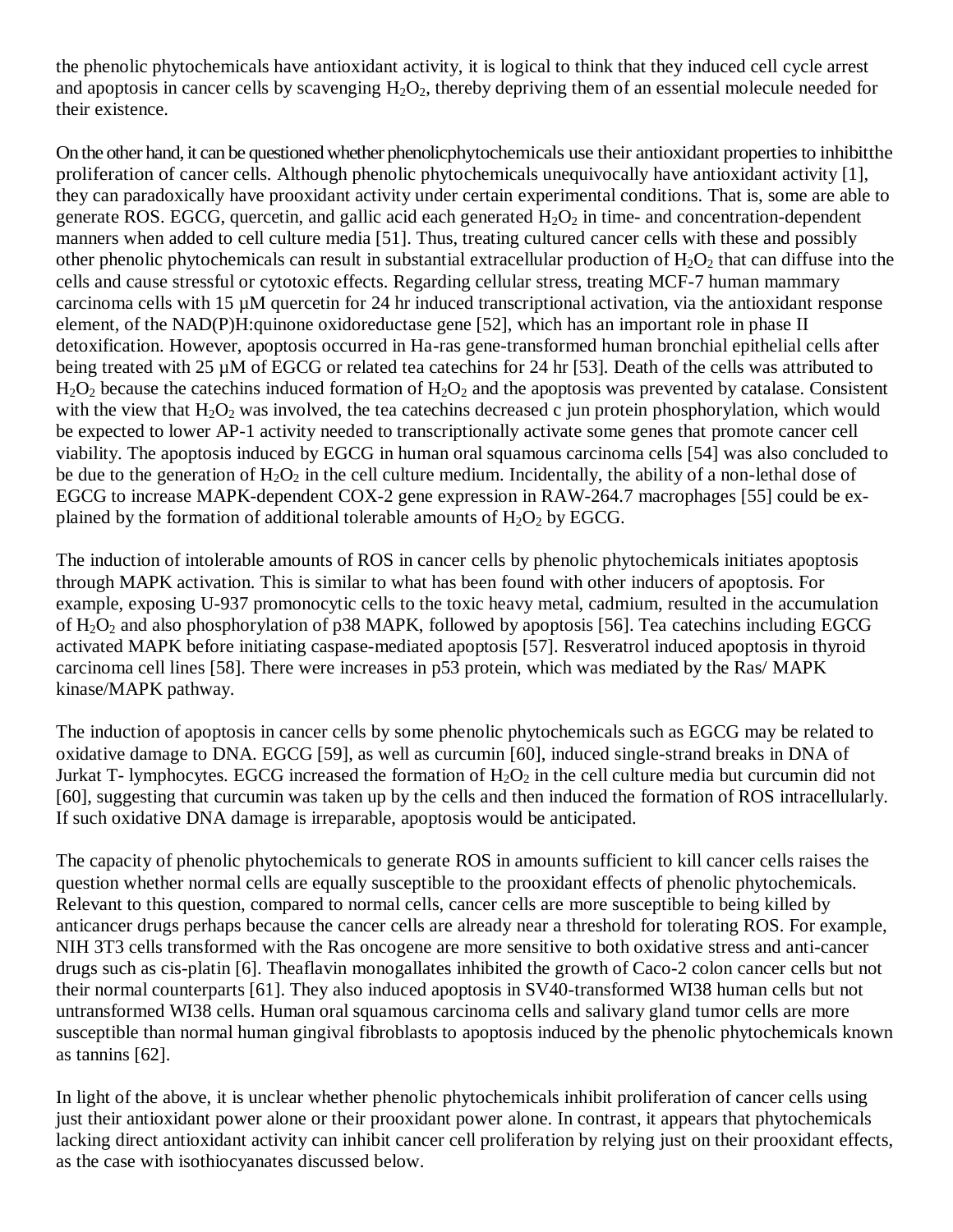#### *5.2. How isothiocyanates inhibit cancer cell proliferation*

In contrast to phenolic phytochemicals, isothiocyanates such as benzyl isothiocyanate (BITC), phenylethyl isothiocynate (PEITC), and phenylmethyl isothiocyanate (PMITC) do not have any significant antioxidant activity. However, isothiocyanates may inhibit the proliferation of cancer cells in an indirect manner similar to the prooxidant action of phenolic phytochemicals. Cultured cells can accumulate high concentrations of some isothiocynates, reaching 800- 900 µM after only 30 min of incubation with 5 µM of the isothiocyanates [63]. With such a massive isothiocyanate accumulation, cellular effects would be expected. Apparently, a stress/defense response is triggered in an effort made by the cancer cells to cope and survive. Phase II detoxification enzymes such as NAD(P)H:quinone oxidoreductase are induced by isothiocyanates [64]. Additionally, isothiocyanates are substrates for glutathione-S-transferases, which catalyze covalent bonding of the sulfur atom of glutathione to the electrophilic central carbon atom of the isothiocyanate group to form dithiocarbamate products [65]. It follows that isothiocyanates induce glutathione-S-transferases, which may be under redox regulation [66]. Intracellular glutathione levels also become elevated [64] to allow the conjugation reaction with the isothiocyanates. Thus, cancer cell proliferation, which may be promoted by low concentrations of glutathione as discussed above, would be preferentially arrested in the presence of elevated concentrations of glutathione to permit the stressed cancer cells to detoxify the isothiocyanates that threaten their viability.

As was the case for some phenolic phytochemicals described above, isothiocyanates induce oxidative stress in cells. Incubating HepG2 hepatoma cells with BITC for 3 hr resulted in a dose-dependent increase in the formation of thiobarbituric acid-reactive substances [67], which is a measure of lipid peroxidation caused by ROS. Furthermore, the BITC caused DNA damage that was diminished by antioxidants such as α-tocopherol, ascorbate, and β-carotene. The effect of BITC on ROS generation has also been reported. The level of ROS detected with the fluorescence reagent, 2',7'-dichlorofluorescin diacetate, was about 50-fold higher in BITCtreated rat liver epithelial RL34 cells compared to untreated cells [66].

The formation of ROS in cells exposed to isothiocynates would be anticipated to have multiple consequent effects. The isothiocyanate known as sulforaphane induced cell cycle arrest in HT-29 human colon cancer cells that was associated with increased expression of cyclins A and B1 [68]. A panel of assays determined that apoptosis subsequently occurred and in the absence of any change in p53 protein levels. In contrast, sulforaphane increased p53 and also the pro-apoptotic protein, Bax, in Jurkat T-lymphocytes [69]. Apparently, p53 is not involved in PEITC-induced apoptosis, based on the report that PEITC induced single-strand breaks in DNA and subsequent apoptosis in HCT-116 (wild-type p53 gene) and HCT-15 (mutant p53 gene) human colon adenocarcinoma cells (see footnote). However, in normal cells, there is an essential role of p53 in PEITCinduced apoptosis because PEITC induced apoptosis in normal mouse embryo fibroblasts (p53 +/+) but not p53-deficient embryo fibroblasts (p53 -/-) [70]. Continuing with the study on the sulforaphane-induced apoptosis in HT-29 cells [69], there was increased expression of Bax, which was associated with cytochrome c release and cleavage of poly(ADP-ribose)polymerase. These events suggested that caspases were activated to execute the cells. Consistent with this thought, PEITC and structural counterparts each induced apoptosis in HeLa cervical cancer cells that was linked to caspase-3 activation, since a caspase-3 inhibitor (Ac-DEVD-CHO) inhibited the apoptosis [71]. More recent research suggests that generation of ROS and depletion of GSH are important in mediating BITC-induced apoptosis that involved caspase-9 activation and the mitochondrial death pathway [72].

Signaling events leading to apoptosis are initiated in cancer cells treated with isothiocyanates. There is ample support for a role of JNK in mediating isothiocyanateinduced apoptosis and that a reduction in GSH levels triggers the JNK activation [73]. At 5 µM, PEITC and PMITC each increased JNK activity in human leukemic Jurkat T-lymphocytes after 2 hr of incubation. JNK activity remained higher than untreated cells for 12 hr, after which chromosomal DNA laddering was observed that is characteristic of caspase-mediated apoptosis. Furthermore, using human kidney 293 transformed cells, it was further found that transfecting these cells with dominant-negative mutant plasmids of either MEKK or JNK, but not a dominant-negative mutant plasmid of p38 MAPK or a wild-type JNK plasmid, suppressed PEITC-induced apoptosis. The signaling events leading to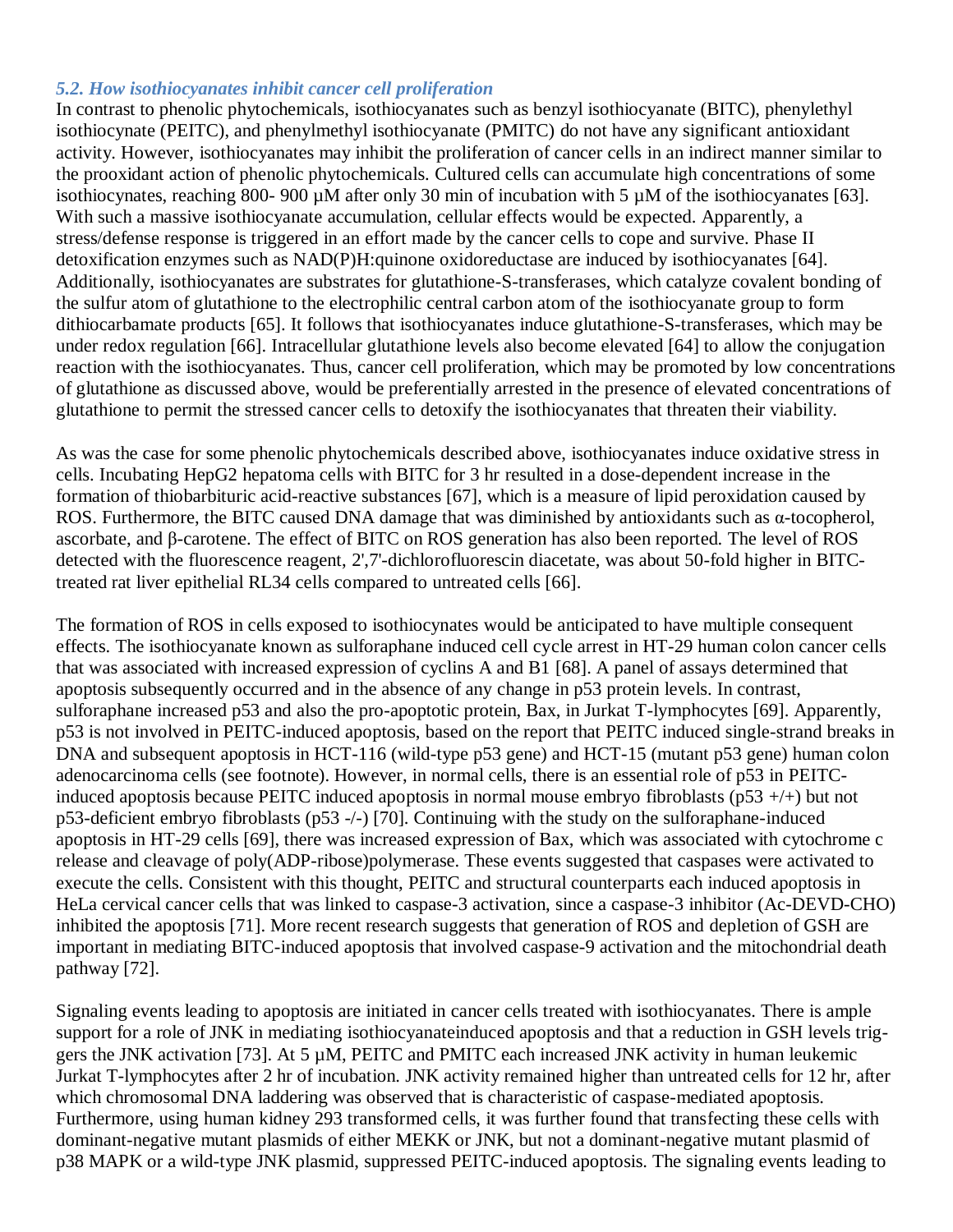apoptosis seemed to be triggered by a decrease in intracellular thiols such as GSH, since two thiol-preserving reagents, namely, 2-mercaptoethanol and NAC, inhibited PEITC-induced apoptosis in Jurkat cells. Similarly, PEITC and allyl isothiocyanate induced apoptosis that was associated with JNK activation in human leukemic HL-60 cells [74]. These effects were prevented by fortifying the cells with GSH before exposing them to the isothiocyanates. Therefore, it can be concluded from both of these studies [73,74] that a reduction in the levels of intracellular GSH caused by the isothiocyanates allows the critical signaling events leading to apoptosis.

In considering other molecular effects of isothiocyanates, there is cross-signaling that enables the MAPK pathway to mediate activation of stress/defense genes that are responsive to oxidative stress, as can be induced by isothiocyanates [66,67]. For example, BITC increased reactive oxygen intermediates in association with expression of glutathione-S-transferase mRNA and protein [66]. The growth arrest and DNA damage-inducible genes (GADD) may also be activated, which typically respond to oxidants that trigger signal transduction. Along this line, induction of GADD45 in HCT-116 cells by DNA-damaging UV-radiation involved the MAPK pathway [75]. Inhibition of JNK and ERK by expression of a dominant-negative mutant and by a chemical inhibitor, respectively, inhibited UV-radiation-induced activation of a GADD45 gene promoter/CAT reporter construct. Obviously, transcriptional activation happened because redox-sensitive transcription factors were activated. One transcription factor that is activated as a result of DNA damage is OCT-1 [76], which in addition to NF-YA and p53, can transcriptionally activate GADD45 [77]. Either thiol-reactive agents or ROS generators activated GADD153 gene expression in HeLa cervical cancer cells, which was due to AP-1 activation [78]. Therefore, these findings help explain why PEITC increased GADD34, GADD45, and GADD 153 mRNA levels in colon adenocarcinoma cells [see previous footnote].

# 6. CONCLUSIONS

Some cancer cells constitutively produce high but tolerable amounts of ROS in the form of  $H_2O_2$ , which is required for optimum viability. The  $H_2O_2$  depletes GSH and permits overactivation of protein kinases, that in turn overactivate redox-sensitive transcription factors and responsive genes that promote cancer cell survival, growth, and proliferation. Phenolic phytochemicals scavenge the  $H_2O_2$ , thereby depriving the cancer cells of an essential second messenger. Consequently, cell cycle arrest or apoptosis occurs. On the other hand, exposing cancer cells to either phenolic phytochemicals or isothiocyanates can induce the generation of intolerable amounts of  $H_2O_2$ , which initiates apoptosis. The effects of phenolic phytochemicals and isothiocyanates on cancer cells depend on the dose. It is thought that low concentrations of isothiocyanates and phenolic phytochemicals activate MAPK that mediate the expression of defensive and survival genes such as glutathione-S-transferases and NAD(P)H:oxidoreductase, whereas higher concentrations of these potential cancer chemopreventive substances result in caspase-mediated apoptosis [79,80]. In any event, it is unknown if phenolic phytochemicals and isothiocynates kill cancer cells without depending on either their antioxidant or prooxidant effects.

## **REFERENCES**

- [1] Shahidi F, Wanasundara PKJPD, Phenolic antioxidants, Crit Rev Food Sci Nutr 1992;32:67–103.
- [2] Hecht SS, Inhibition of carcinogenesis by isothiocyanates, Drug Metab Rev 2000;32:395–411.
- [3] Talalay P, Fahey JW, Phytochemicals from cruciferous plants protect against cancer by modulating carcinogen metabolism, J Nutr 2001; 131:3027S–3033S.
- [4] Stoner GD, Mukhtar H, Polyphenols as cancer chemopreventive agents, J Cell Biochem Supplement 1995;22:169–180.
- [5] Szatrowski TP, Nathan CF, Production of large amounts of hydrogen peroxide by human tumor cells, Cancer Res 1991;51:794–798.
- [6] Benhar M, Dalyot I, Engelberg D, Levitzki A, Enhanced ROS production in oncogenically transformed cells potentiates c-Jun N-terminal kinase and p38 mitogen-activated protein kinase activation and sensitization to genotoxic stress, Mol Cell Biol 2001;21:6913–6926.
- [7] Toyokuni S, Okamoto K, Yodoi J, Hiai H, Persistent oxidative stress in cancer, FEBS Lett 1995;358:1–3.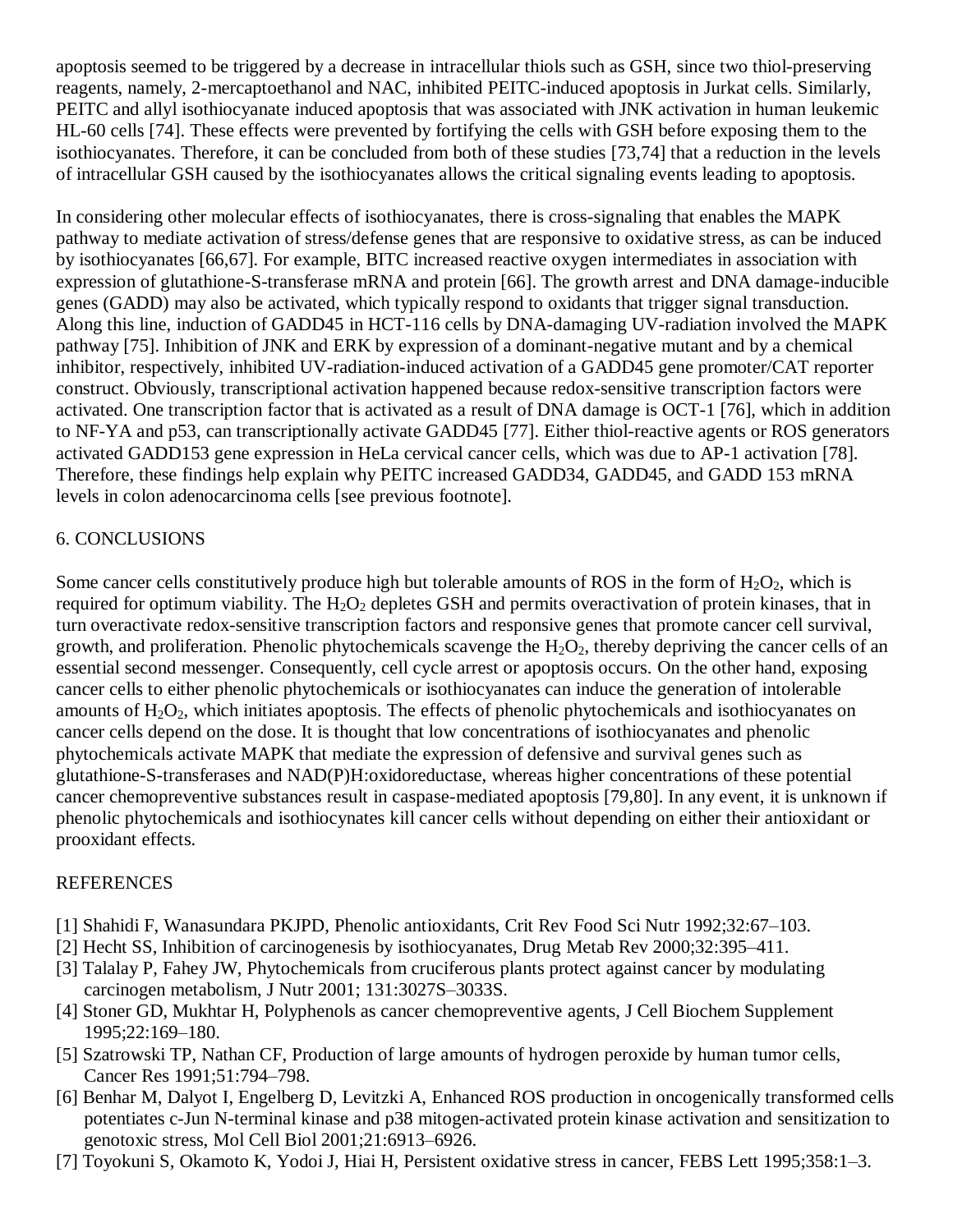- [8] Kondo S, Toyokuni S, Iwasa Y, Tanaka T, Onodera H, Hiai H, Imamura M, Persistent oxidative stress in human colorectal carcinoma, but not in adenoma, Free Radic Biol Med 1999;27:401–410.
- [9] Halliwell B, Gutteridge JMC, Role of free radicals and catalytic metal ions in human disease: an overview, Methods Enzymol 1990;186: 1–85.
- [10] Mello-Filho AC, Meneghini R, Iron is the intracellular metal involved in the production of DNA damage by oxygen radicals, Mutat Res 1991;251:109–113.
- [11] Elledge RM, Lee W-H, Life and death by p53, BioEssays 1995;17: 923–930.
- [12] Khan AU, Wilson T, Reactive oxygen species as cellular messengers, Chem Biol 1995;2:437–445.
- [13] Parrett ML, Harris RE, Joarder FS, Ross MS, Clausen KP, Robertson FM, Cyclooxygenase-2 gene expression in human breast cancer, Int J Oncol 1997;10:503–507.
- [14] Sano H, Kawahito Y, Wilder RL, Hashiramoto A, Mukai S, Asai K, Kimura S, Kato H, Kondo M, Hla T, Expression of cyclooxygenase-1 and –2 in human colorectal cancer, Cancer Res 1995;55:3785–3789.
- [15] Kulkarni S, Rader JS, Zhang F, Liapis H, Koki AT, Masferrer JL, Subbaramaiah K, Dannenberg AJ, Cyclooxygenase-2 is overexpressed in human cervical cancer, Clin Cancer Res 2001;7:429–434.
- [16] Pai R, Soreghan B, Szabo IL, Pavelka M, Baatar D, Tarnawski AS, Prostaglandin E2 transactivates EGF receptor: a novel mechanism for promoting colon cancer growth and gastrointestinal hypertrophy, Nature Med 2002;8:289–293.
- [17] Westermarck J, Kahari V-M, Regulation of matrix metalloproteinase expression in tumor invasion, FASEB J 1999;13:781–792.
- [18] Nozoe T, Korenaga D, Kabashima A, Ohga T, Saeki H, Sugimachi K, Significance of cyclin b1 expression as an independent prognostic indicator of patients with squamous cell carcinoma of the esophagus, Clin Cancer Res 2002;8:817–822.
- [19] Meng TC, Fukada T, Tonks NK, Reversible oxidation and inactivation of protein tyrosine phosphatases in vivo, Mol Cell 2002;9: 387–399.
- [20] Bae YS, Kang SW, Seo MS, Baines IC, Tekle E, Chock PB, Rhee SG, Epidermal growth factor (EGF) induced generation of hydrogen peroxide: role in EGF receptor-mediated tyrosine phosphorylation, J Biol Chem 1997;272:217–221.
- [21] Kamata H, Shibukawa Y, Oka SI, Hirata H, Epidermal growth factor receptor is modulated by redox through multiple mechanisms: effects of reductants and H2O2, Eur J Biochem 2000;267:1933–1944.
- [22] Meves A, Stock SN, Beyerle A, Pittelkow MR, Peus D, H2O2 mediates oxidative stress-induced epidermal growth factor receptor phosphorylation, Toxicol Lett 2001;122:205–214.
- [23] Dabrowski A, Boguslowicz C, Dabrowska M, Tribillo I, Gabryelewicz A, Reactive oxygen species activate mitogen-activated protein kinases in pancreatic acinar cells, Pancreas 2000;21:376–384.
- [24] Specht MC, Barden CB, Fahey TJ, p44/p42-MAP kinase expression in papillary thyroid carcinomas, Surgery 2001;130:936–940.
- [25] Leirdal M, Sioud M, Tyrosine kinase receptor-ras-ERK signal transduction pathway as therapeutic target in cancer, Tidsskr Nor Laegeforen 2002;122:178–182.
- [26] Meyer M, Pahl HL, Baeuerle PA, Regulation of the transcription factors NF-kappa B and AP-1 by redox changes, Chem Biol Interact 1994;91:91–100.
- [27] Muller JM, Rupec RA, Baeuerle PA, Study of gene regulation by NF-kappa B and AP-1 in response to reactive oxygen intermediates, Methods 1997;11:301–312.
- [28] Hsu TC, Young MR, Cmarik J, Colburn NH, Activator protein 1 (AP-1)- and nuclear factor kappaB (NFkappaB)-dependent transcriptional events in carcinogenesis, Free Radic Biol Med 2000;28:1338– 1348.
- [29] Li JJ, Cao Y, Young MR, Colburn NH, Induced expression of dominant-negative c jun downregulates NFkappaB and AP-1 target genes and suppresses tumor phenotype in human keratinocytes, Mol Carcinog 2000;29:159–169.
- [30] Mukhopadhyay A, Bueso-Ramos C, Chatterjee D, Pantaziis P, Aggarwal BB, Curcumin downregulates cell survival mechanisms in human prostate cancer cell lines, Oncogene 2001;20:7597–7609.
- [31] Hardwick JC, van GR, Offerhaus GJ, van Deventer SJ, Peppelenbosch MP, NF-kappaB, p38 MAPK and JNK are highly expressed and active in the stroma of human colonic adenomatous polyps, Oncogene 2001;20:819–827.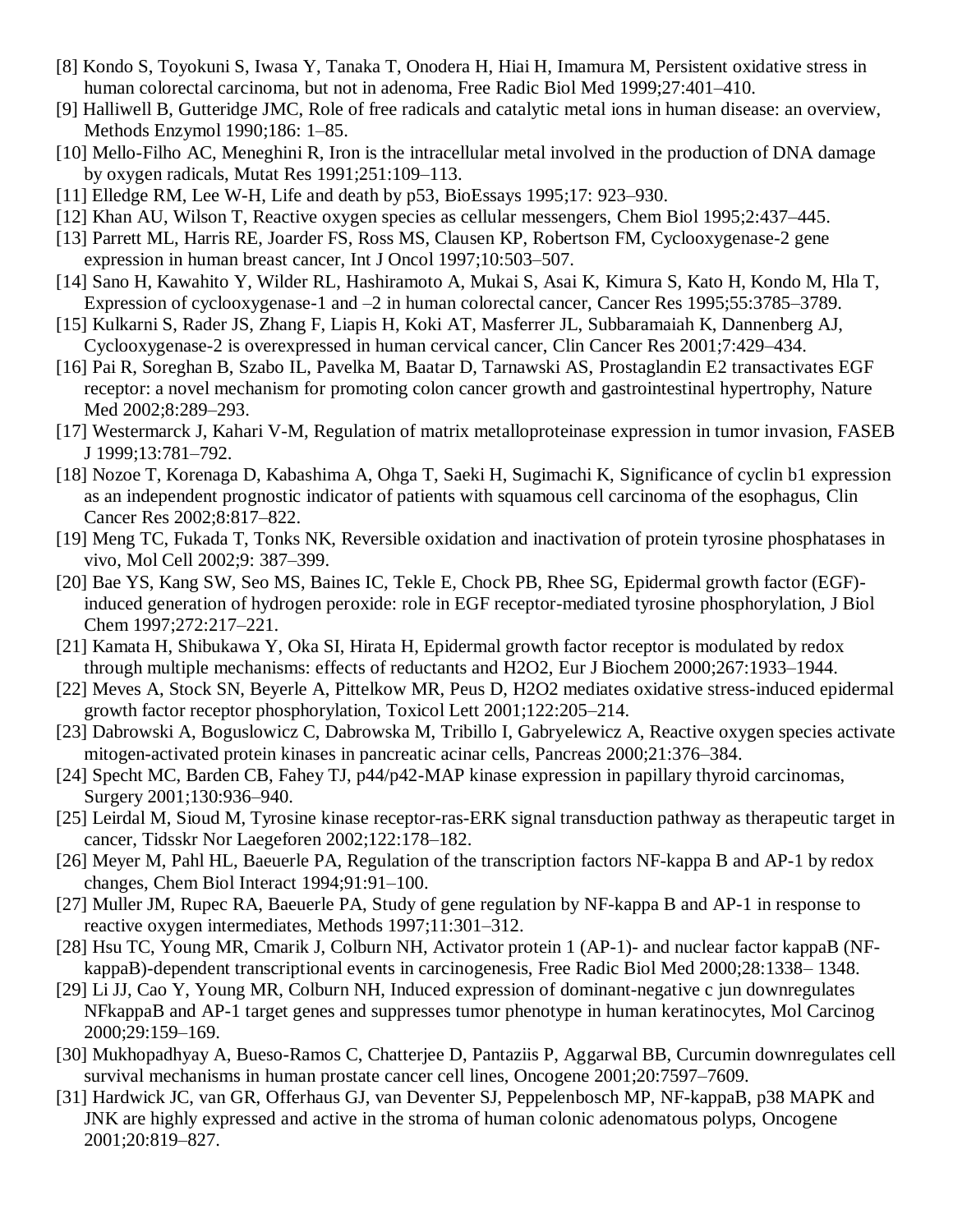- [32] Lim JW, Kim H, Kim KH, Nuclear factor-KB regulates cyclooxygenase-2 expression and cell proliferation in human gastric cancer cells, Lab Invest 2001;81:349–360.
- [33] Guo YS, Hellmich MR, Wen XD, Townsend CM, Jr, Activator protein-1 transcription factor mediates bombesin-stimulated cyclooxygenase-2 expression in intestinal epithelial cells, J Biol Chem 2001; 276:22941–22947.
- [34] Dhawan P, Richmond A, A novel NF-kappa B-inducing kinaseMAPK signaling pathway up-regulates NFkappa B activity in melanoma cells, J Biol Chem 2002;277:7920–7928.
- [35] Nakshatri H, Bhat-Nakshatri P, Martin DA, Goulet RJ, Sledge GW, Constitutive activation of NF-icB during progression of breast cancer to hormone-independent growth, Mol Cell Biol 1997;17.
- [36] Smirnov AS, Ruzov AS, Budanov AV, Prokhortchouk AV, Ivanov AV, Prokhortchouk EB, High constitutive level of NF-icB is crucial for viability of adenocarcinoma cells, Cell Death Different 2001;8: 621–630.
- [37] Simon C, Simon M, Vucelic G, Hicks MJ, Plinkert PK, Koitschev A, Zenner HP, The p38 SAPK pathway regulates the expression of the MMP-9 collagenase via AP-1-dependent promoter activation, Exp Cell Res 2001;271:344–355.
- [38] Dang CV, Resar LMS, Emison E, Kim S, Li Q, Prescott JE, Wonsey D, Zeller K, Function of the c-myc oncogenic transcription factor, Exp Cell Res 1999;253:63–77.
- [39] Geddert H, Heep HJ, Gabbert HE, Sarbia M, Expression of cyclin B1 in the metaplasia-dysplasiacarcinoma sequence of Barrett esophagus, Cancer 2002;94:212–218.
- [40] Menssen A, Hermeking H, Characterization of the c-MYC-regulated transcriptiome by SAGE: identification and analysis of c-MYC target genes, Proc Natl Acad Sci USA 2002;99:6274–6279.
- [41] Kurata S, Selective activation of p38 MAPK cascade and mitotic arrest caused by low level oxidative stress, J Biol Chem 2000;275: 23413–23416.
- [42] Kim DK, Cho ES, Seong JK, Um H-D, Adaptive concentrations of hydrogen peroxide suppress cell death by blocking the activation of SAPK/JNK pathway, Cell Science 2001;114:4329–4334.
- [43] Salh BS, Martens J, Hundal RS, Yoganathan N, Charest D, Mui A, Gomez-Munoz A, PD98059 attentuates hydrogen peroxide-induced cell death through inhibition of Jun N-terminal kinase in HT29 cells, Mol Cell Biol Res Commun 2000;4:158–165.
- [44] Katiyar SK, Afaq F, Azizuddin K, Mukhtar H, Inhibition of UVBinduced oxidative stress-mediated phosphorylation of mitogen-activated protein kinase signaling pathways in cultured human epidermal keratinocytes by green tea polyphenol (-)-epigallocatechin-3-gallate, Toxicol Applied Pharm 2001;176:110– 117.
- [45] Manna SK, Mukhopadhyay A, Aggarwal BB, Resveratrol suppresses TNF-induced activation of nuclear transcription factors NF-icB, activator protein-1, and apoptosis: potential role of reactive oxygen intermediates and lipid peroxidation, J Immunol 2000;164:6509– 6519.
- [46] Yu R, Hebbar V, Kim DW, Mandlekar S, Pezzuto JM, Kong AN, Resveratrol inhibits phorbol ester and UV-induced activator protein 1 activation by interfering with mitogen-activated protein kinase pathways, Mol Pharmacol 2001;60:217–224.
- [47] Yin F, Giuliano AE, van Herle AJ, Signal pathways involved in apigenin inhibition of growth and induction of apoptosis of human anaplastic thyroid cancer cells (ARO), Anticancer Res 1999;19:4297– 4303.
- [48] Ahmad N, Adhami VM, Afaq F, Feyes DK, Mukhtar H, Resveratrol causes WAF- 1 /p2 1 -mediated G1 phase arrest of cell cycle and induction of apoptosis in human epidermoid carcinoma A431 cells, Clin Cancer Res 2001;7:1466–1473.
- [49] She QB, Huang C, Zhang Y, Dong Z, Involvement of c jun NH2- terminal kinases in resveratrol-induced activation of p53 and apoptosis, Mol Carcinog 2002;33:244–250.
- [50] Mouria M, Gukovskaya AS, Jung Y, Buechler P, Hines OJ, Reber HA, Pandol SJ, Food-derived polyphenols inhibit pancreatic cancer growth through mitochondrial cytochrome C release and apoptosis, Int J Cancer 2002;98:761–769.
- [51] Long LH, Clement MV, Halliwell B, Artifacts in cell culture: rapid generation of hydrogen peroxide on addition of (-)-epigallocatechin, (-)-epigallocatechin gallate, (+)-catechin, and quercetin to commonly used cell culture media, Biochem Biophys Res Commun 2000;273: 50–53.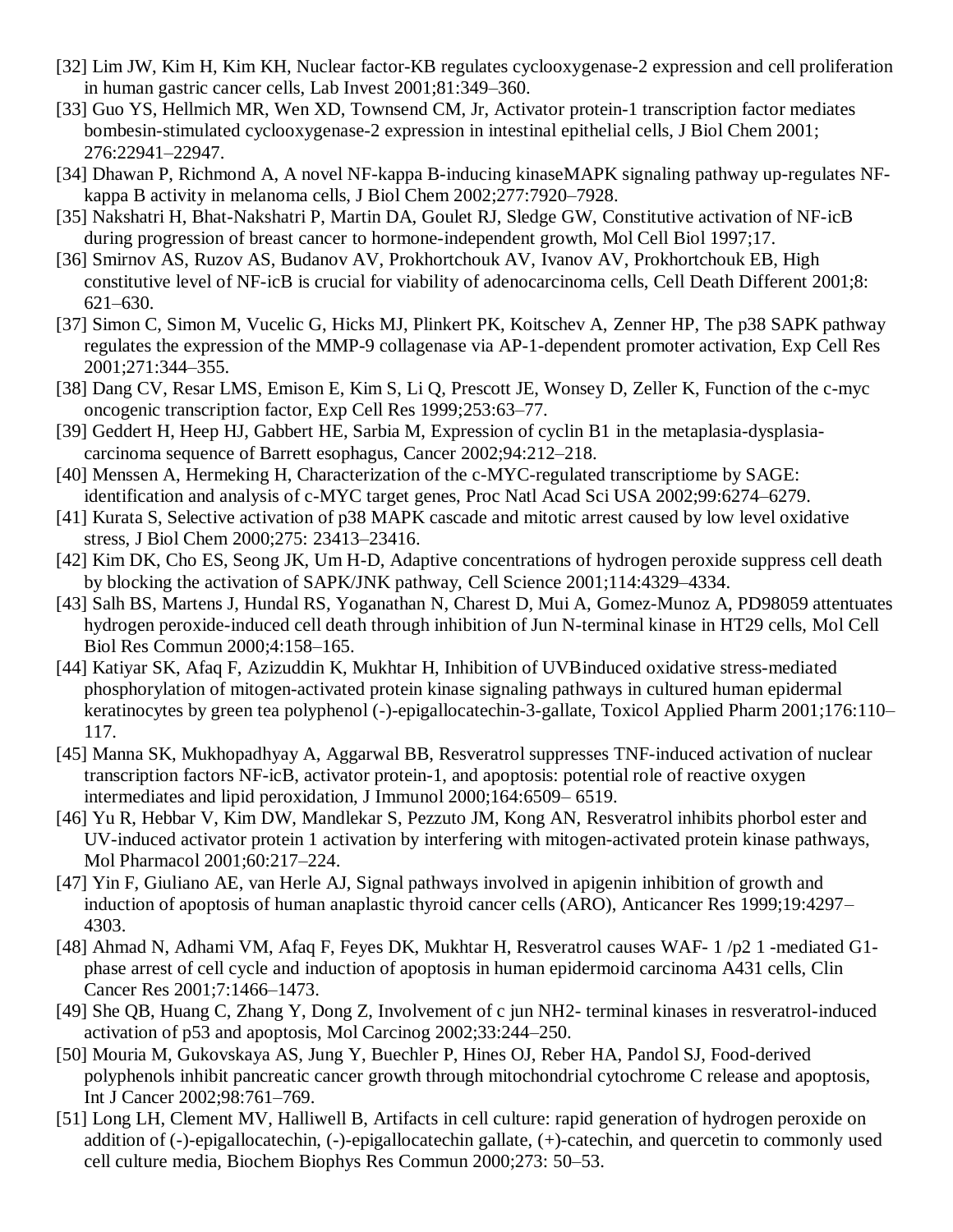- [52] Valerio LG, Kepa JK, Pickwell GV, Quattrochi LC, Induction of human NAD(P)H: quinone oxidoreductase (NQO1) gene expression by the flavonol quercetin, Toxicol Lett 2001;119:49–57.
- [53] Yang GY, Liao J, Li C, Chung J, Yurkow EJ, Ho CT, Yang CS, Effect of black and green tea polyphenols on cjun phosphorylation and H2O2 production in transformed and non-transformed human bronchial cell lines: possible mechanisms of cell growth inhibition and apoptosis induction, Carcinogenesis 2000;21:2035–2039.
- [54] Sakagami H, Arakawa H, Maeda M, Satoh K, Kadofuku T, Fukuchi K, Gomi K, Production of hydrogen peroxide and methionine sulfoxide by epigallocatechin gallate and antioxidants, Anticancer Res 2001;21:2633–2641.
- [55] Park JW, Choi YJ, Suh SI, Kwon TK, Involvement of ERK and protein tyrosine phosphatase signaling pathways in EGCG-induced cyclooxygenase-2 expression in Raw 264,7 cells, Biochem Biophys Res Commun 2001;286:721–725.
- [56] Galan A, Garcia-Bermejo ML, Troyano A, Vilaboa NE, deBlas E, Kazanietz MG, Aller P, Stimulation of p38 mitogen-activated protein kinase is an early regulatory event for the cadmium-induced apoptosis in human promonocytic cells, J Biol Chem 2000;275:11418–11424.
- [57] Chen C, Yu R, Owuor ED, Kong AN, Activation of antioxidant- response element (ARE), mitogenactivated protein kinases (MAPKs) and caspases by major green tea polyphenol components during cell survival and death, Arch Pharm Res 2000;23:605–612.
- [58] Shih A, Davis FB, Lin HY, Davis PJ, Resveratrol induces apoptosis in thyroid cancer cell lines via a MAPK- and p53-dependent mechanism, J Clin Endocrinol Metab 2002;87:1223–1232.
- [59] Johnson MK, Loo G, Effects of epigallocatechin gallate and quercetin on oxidative DNA damage to cellular DNA, Mutation Res 2000;459: 211–218.
- [60] Kelly MR, Xu J, Alexander KE, Loo G, Disparate effects of similar phenolic phytochemicals as inhibitors of oxidative damage to cellular DNA, Mutation Res 2001;485:309–318.
- [61] Lu J, Ho CT, Ghai G, Chen KY, Differential effects of theaflavin monogallates on cell growth, apoptosis, and Cox-2 gene expression in cancerous versus normal cells, Cancer Res 2000;60:6465–6471.
- [62] Sakagami H, Jiang Y, Kusama K, Atsumi T, Ueha T, Toguchi M, Iwakura I, Satoh K, Ito H, Hatano T, Yoshida T, Cytotoxic activity of hydrolyzable tannins against human oral tumor cell lines: a possible mechanism, Phytomedicine 2000;7:39–47.
- [63] Zhang Y, Talalay P, Mechanism of differential potencies of isothiocyanates as inducers of anticarcinogenic phase 2 enzymes, Cancer Res 1998;58:4632–4639,
- [64] Ye L, Zhang Y, Total intracellular accumulation levels of dietary isothiocyanates determine their activity in elevation of cellular glutathione and induction of phase 2 detoxification enzymes, Carcinogenesis 2001;22:1987–1992.
- [65] Kolm RH, Danielson UH, Zhang Y, Talalay P, Mannervik B, Isothiocyanates as substrates for human glutathione transferases: structure-activity studies, Biochem J 1995;311:453–459.
- [66] Nakamura Y, Ohigashi H, Masuda S, Murakami A, Morimitsu Y, Kawamoto Y, Osawa T, Imagawa M, Uchida K, Redox regulation of glutathione S-transferase induction by benzyl isothiocyanate: correlation of enzyme induction with the formation of reactive oxygen intermediates, Cancer Res 200060:219–225.
- [67] Kassie F, Pool-Zobel B, Parzefall W, Knasmuller S, Genotoxic effects of benzyl isothiocyanate, a natural chemopreventive agent, Mutagenesis 1999;14:595–603.
- [68] Gamet-Payrastre L, Li P, Lumeau S, Cassar G, Dupont M-A, Chevolleau S, Gasc N, Tulliez J, Terce F, Sulforaphane, a naturally occurring isothiocyanate, induces cell cycle arrest and apoptosis in HT29 human colon cancer cells, Cancer Res 2000;60:1426–1433.
- [69] Fimognari C, Nusse M, Cesari R, Iori R, Cantelli-Forti G, Hrelia P, Growth inhibition, cell cycle arrest and apoptosis in human T-cell leukemia by the isothiocyanate sulforaphane, Carcinogenesis 2002; 23:581–586.
- [70] Huang C, Ma W, Li J, Hecht SS, Dong Z, Essential role of p53 in phenethyl isothiocyanate-induced apoptosis, Cancer Res 1998;58: 4102–4106.
- [71] Yu R, Mandlekar S, Harvey KJ, Ucker DS, Kong A-NT, Chemopreventive isothiocyanates induce apoptosis and caspase-3-like protease activity, Cancer Res 1998;58:402–408.